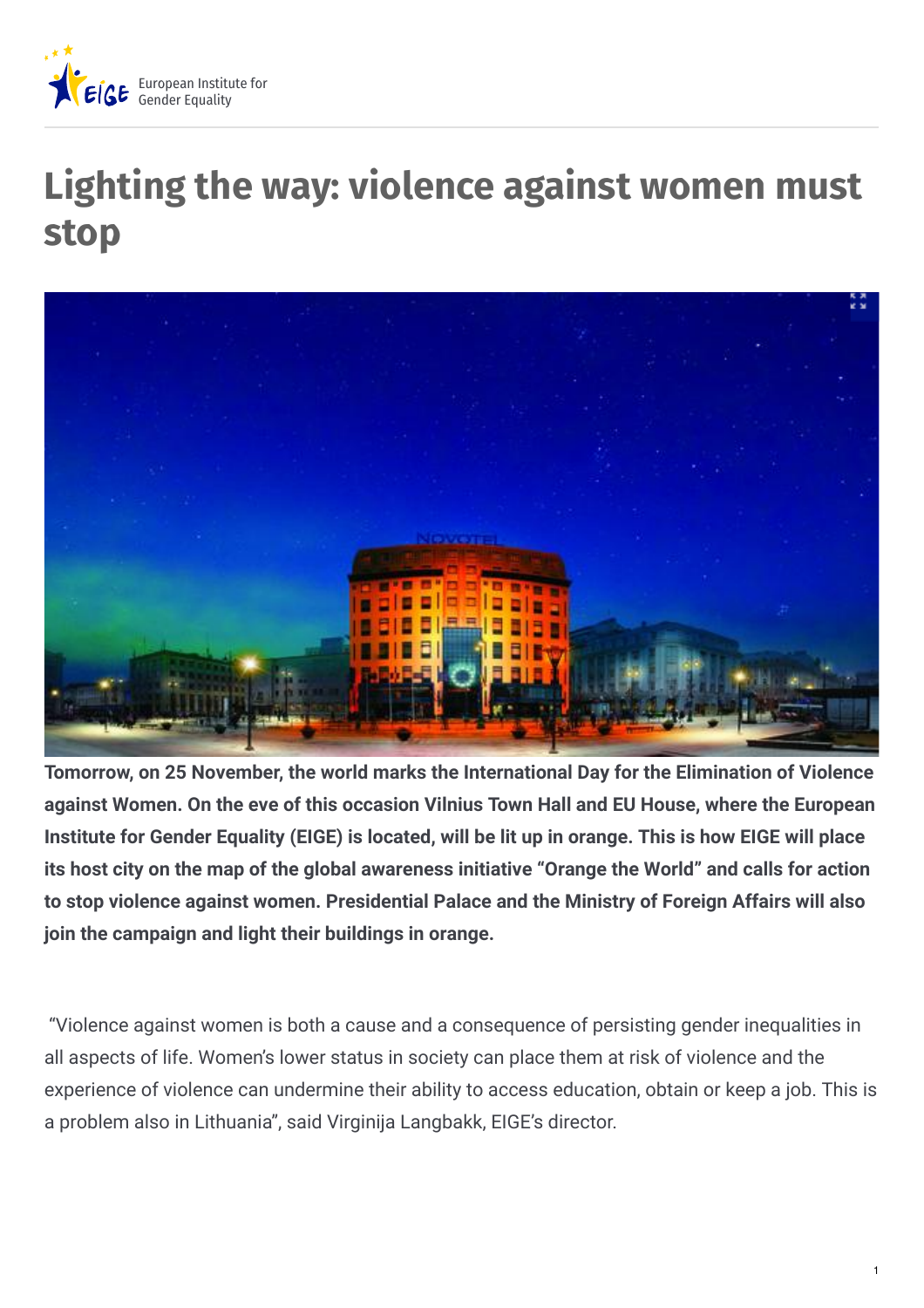As part of the Gender Equality Index 2017, EIGE developed a way to measure the extent of violence against women in the European Union. The research made by EIGE measures the prevalence but also the severity and disclosure of violence against women.

The research reveals that one in three women in Lithuania have experienced violence since the age of 15 and in most of the cases by more than one perpetrator. Evidence shows that violence is widespread not only in intimate relationship, but also in public spaces such as schools or workplaces. In more than half of the cases, violence caused long lasting physical and psychological harm to the victim.

The majority of women who disclosed their experience of violence, claimed to have told about the incident to the police or someone close to them. However, violence still takes very serious forms in Lithuania. The number of femicide by intimate partner is the highest among all the 13 EU Member States, which collect this data.

"These figures show how important it is to address the reported violence immediately. It is essential to build mechanisms to help women in need and gain their trust. The violence unfortunately tends to continue and an assault that might seem of lesser importance can lead to severe consequences", Langbakk stressed.

In Lithuania, attitudes towards violence against women is also a concern. Eurobarometer survey in 2016 revealed that almost half of Lithuanians consider that the victim often provokes violence. This number is almost three times higher than the EU average. In addition, 42 % of Lithuanians said they think women often make up or exaggerate claims of abuse or rape. This number is twice as big as the EU average.

The violence we know about is only a fraction of reality. In the EU as a whole, almost one in two victims do not disclose violence to anyone. Recent allegations of sexual harassment in Hollywood and European Parliament encouraged women to come forward with their own stories. The testimonies highlighted how common it is for women to experience harassment and stay silent about the incident. Most often, the perpetrators are men in a position of power.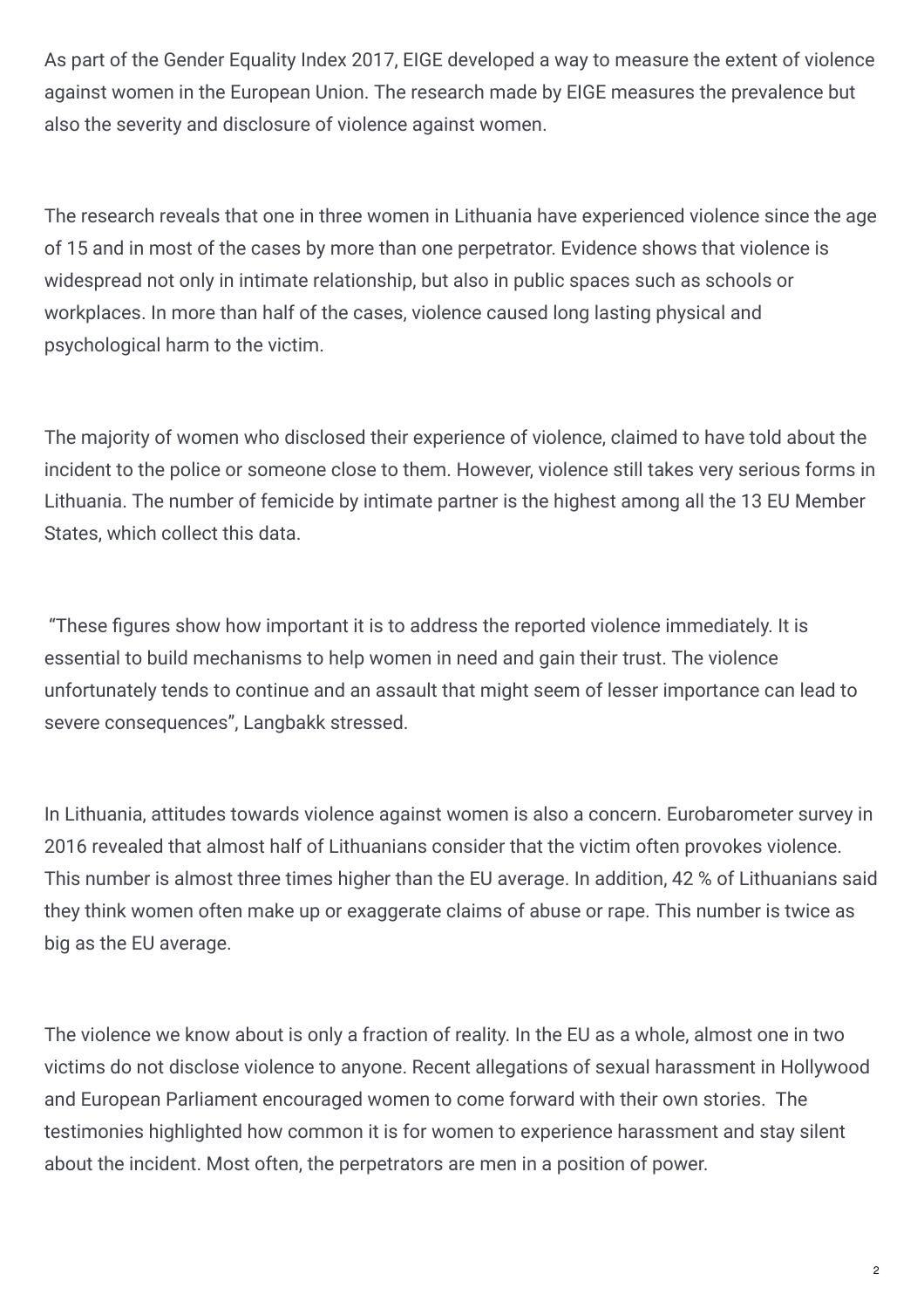Combating violence against women is a priority to the European Commission. Commission launched a campaign of focused actions to further its commitment to eradicating all forms of violence against women a year ago. In support of Commission's efforts, EIGE has prepared factsheets on gender-based violence in all the 28 member states. You can find the factsheet for Lithuania [here](https://eige.europa.eu/rdc/eige-publications/combating-violence-against-women-lithuania).

Vilnius Town Hall and the EU House will be lit up in orange from Friday, 24 November, 17:00 to Sunday, 26 November. The Presidential Palace will also be lit up in orange on 25 November and the Ministry of Foreign Affairs of Lithuania be lit up until 10 December. *Gender Equality Index is a unique tool that measures the complex concept of gender equality and assists in monitoring progress of gender equality across the EU over time. EIGE released third edition of the Index on 11 October. Explore here.*

*The measurement structure for the domain of violence measures three aspects: prevalence, severity and disclosure of violence against women. On a scale of 1 to 100, 1 represents a situation where violence is non-existent and 100 represents a situation where violence against women is extremely common, highly severe and not disclosed.*

*The score for Lithuania is 25 compared to 27.5 for the EU as a whole.*

Scores of the satellite domain of Violence are not included in the final Index score due to the lack of *comparable data.*

For more information, please contact Donata Matuleviciene, [donata.matuleviciene@eige.europa.eu](mailto:donata.matuleviciene@eige.europa.eu) or phone +370 5 2157 449

Download the report [here](https://eige.europa.eu/rdc/eige-publications/gender-equality-index-2017-measurement-framework-of-violence-against-women)

Download the factsheet [here](https://eige.europa.eu/rdc/eige-publications/gender-equality-index-2017-violence-against-women)

Explore Lithuania's score [here](https://eige.europa.eu/gender-equality-index/2015/domain/violence/LT)